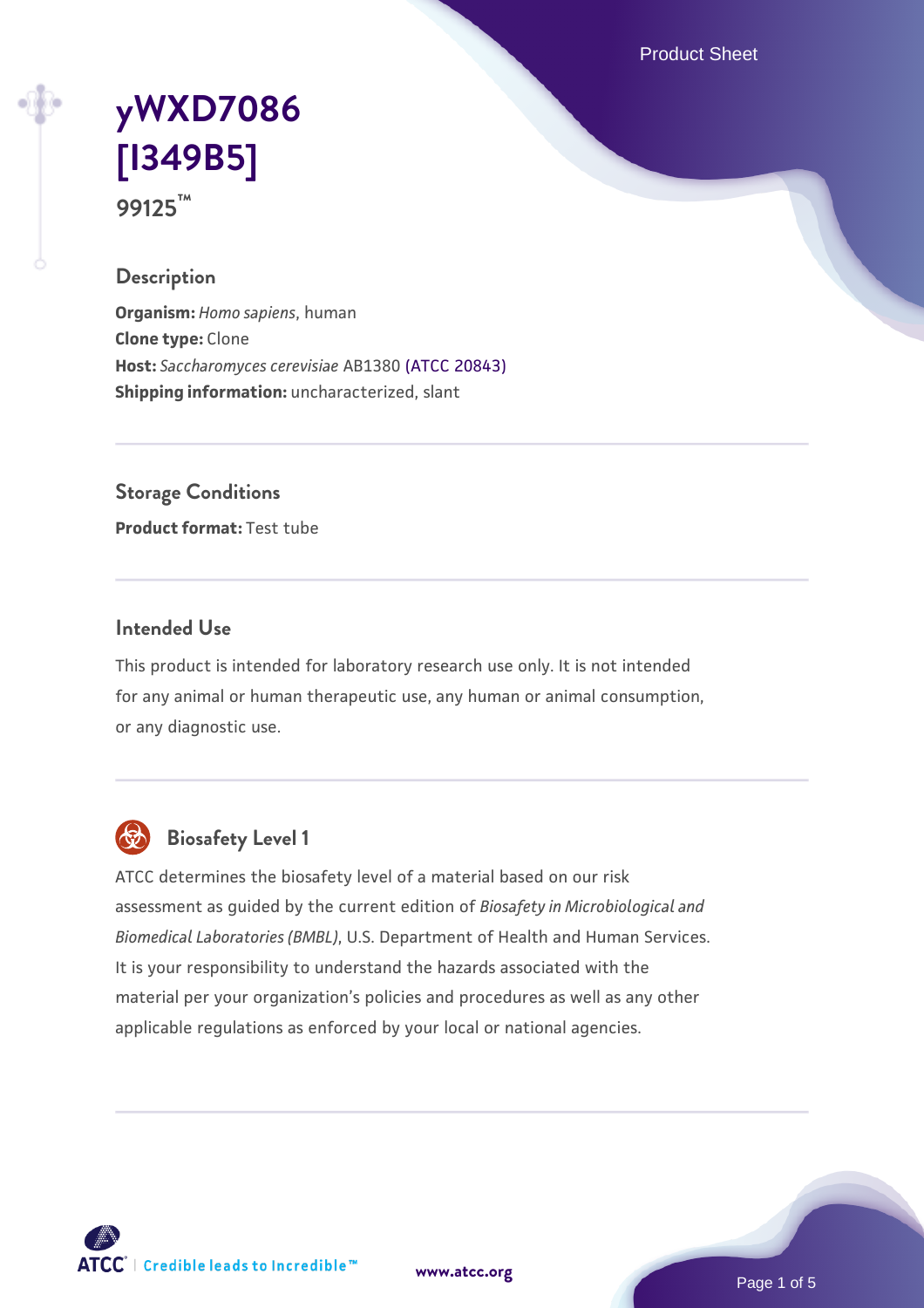For batch-specific test results, refer to the applicable certificate of analysis that can be found at www.atcc.org.

#### **Insert Information**

**Type of DNA:** genomic **Genome:** Homo sapiens **Chromosome:** X **Gene name:** DNA Segment **Gene product:** DNA Segment **Contains complete coding sequence:** Unknown

## **Vector Information**

**Type of vector:** YAC **Markers:** SUP4; URA3; TRP1

## **Growth Conditions**

**Medium:**  [ATCC Medium 1245: YEPD](https://www.atcc.org/-/media/product-assets/documents/microbial-media-formulations/1/2/4/5/atcc-medium-1245.pdf?rev=705ca55d1b6f490a808a965d5c072196) **Temperature:** 30°C

## **Notes**

More information may be available from ATCC (http://www.atcc.org or 703- 365-2620).

## **Material Citation**

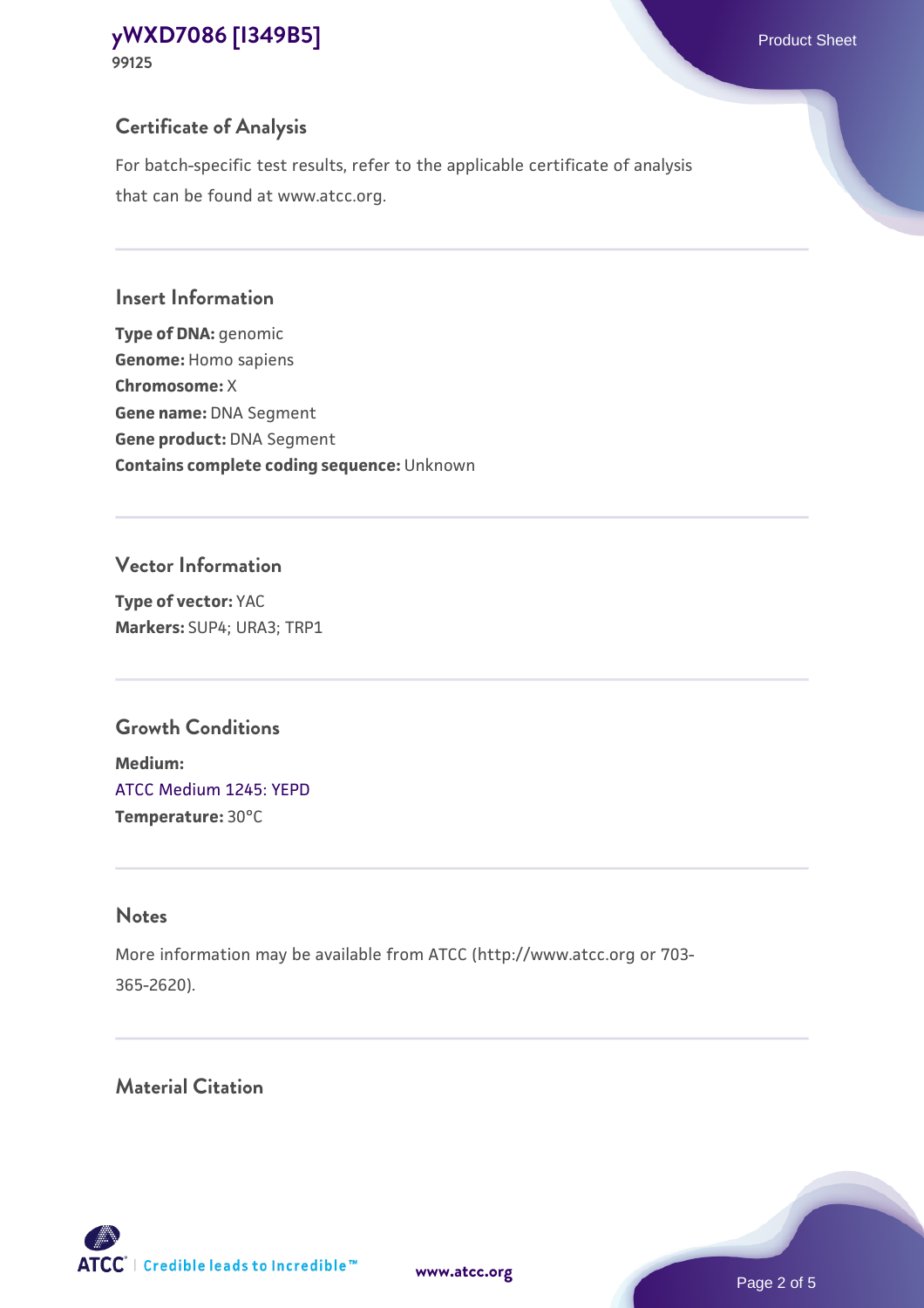If use of this material results in a scientific publication, please cite the material in the following manner: yWXD7086 [I349B5] (ATCC 99125)

#### **References**

References and other information relating to this material are available at www.atcc.org.

### **Warranty**

The product is provided 'AS IS' and the viability of  $ATCC<sup>®</sup>$  products is warranted for 30 days from the date of shipment, provided that the customer has stored and handled the product according to the information included on the product information sheet, website, and Certificate of Analysis. For living cultures, ATCC lists the media formulation and reagents that have been found to be effective for the product. While other unspecified media and reagents may also produce satisfactory results, a change in the ATCC and/or depositor-recommended protocols may affect the recovery, growth, and/or function of the product. If an alternative medium formulation or reagent is used, the ATCC warranty for viability is no longer valid. Except as expressly set forth herein, no other warranties of any kind are provided, express or implied, including, but not limited to, any implied warranties of merchantability, fitness for a particular purpose, manufacture according to cGMP standards, typicality, safety, accuracy, and/or noninfringement.

#### **Disclaimers**

This product is intended for laboratory research use only. It is not intended for any animal or human therapeutic use, any human or animal consumption,

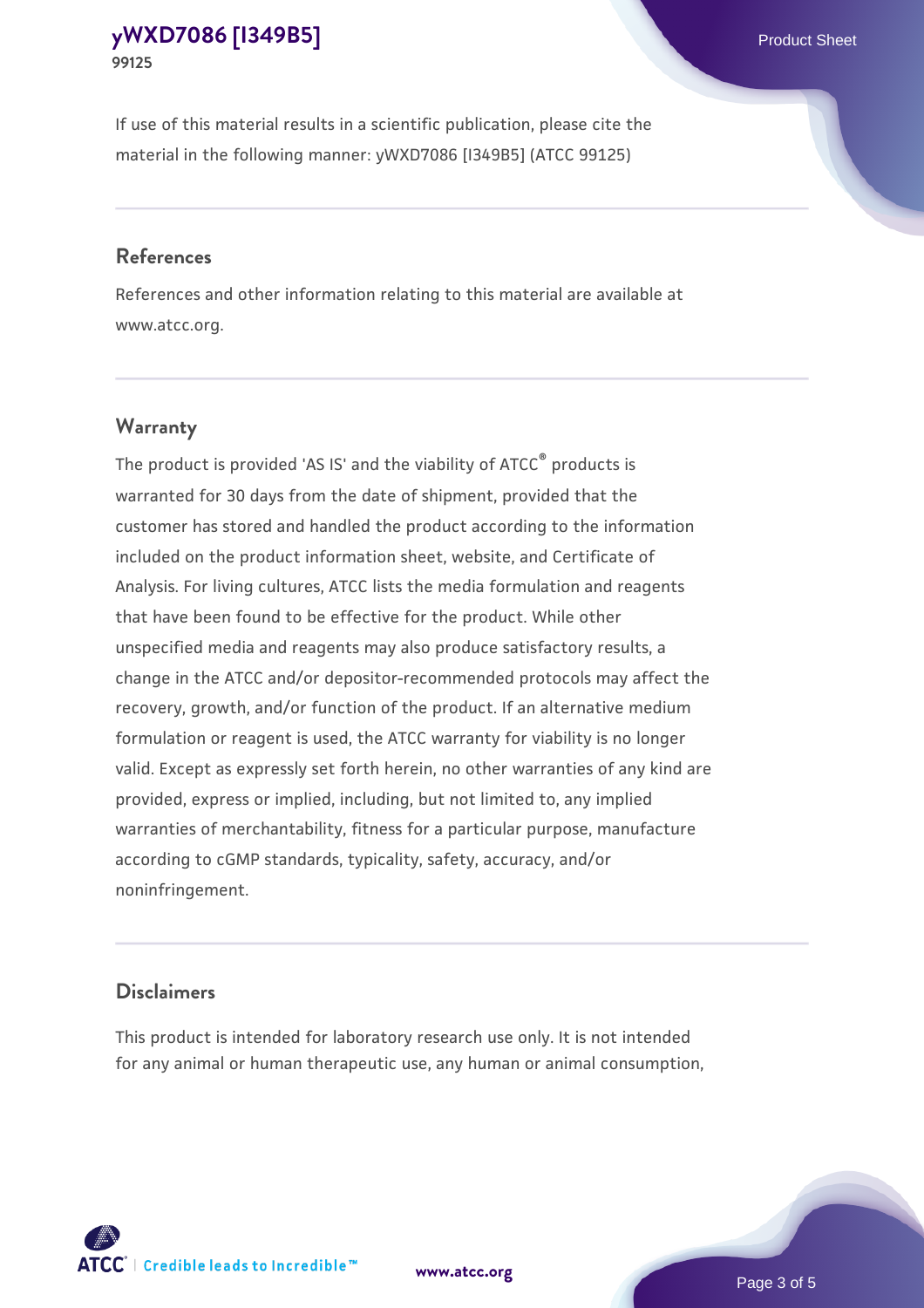or any diagnostic use. Any proposed commercial use is prohibited without a license from ATCC.

While ATCC uses reasonable efforts to include accurate and up-to-date information on this product sheet, ATCC makes no warranties or representations as to its accuracy. Citations from scientific literature and patents are provided for informational purposes only. ATCC does not warrant that such information has been confirmed to be accurate or complete and the customer bears the sole responsibility of confirming the accuracy and completeness of any such information.

This product is sent on the condition that the customer is responsible for and assumes all risk and responsibility in connection with the receipt, handling, storage, disposal, and use of the ATCC product including without limitation taking all appropriate safety and handling precautions to minimize health or environmental risk. As a condition of receiving the material, the customer agrees that any activity undertaken with the ATCC product and any progeny or modifications will be conducted in compliance with all applicable laws, regulations, and guidelines. This product is provided 'AS IS' with no representations or warranties whatsoever except as expressly set forth herein and in no event shall ATCC, its parents, subsidiaries, directors, officers, agents, employees, assigns, successors, and affiliates be liable for indirect, special, incidental, or consequential damages of any kind in connection with or arising out of the customer's use of the product. While reasonable effort is made to ensure authenticity and reliability of materials on deposit, ATCC is not liable for damages arising from the misidentification or misrepresentation of such materials.

Please see the material transfer agreement (MTA) for further details regarding the use of this product. The MTA is available at www.atcc.org.

## **Copyright and Trademark Information**

© ATCC 2021. All rights reserved.

ATCC is a registered trademark of the American Type Culture Collection.



**[www.atcc.org](http://www.atcc.org)**

Page 4 of 5